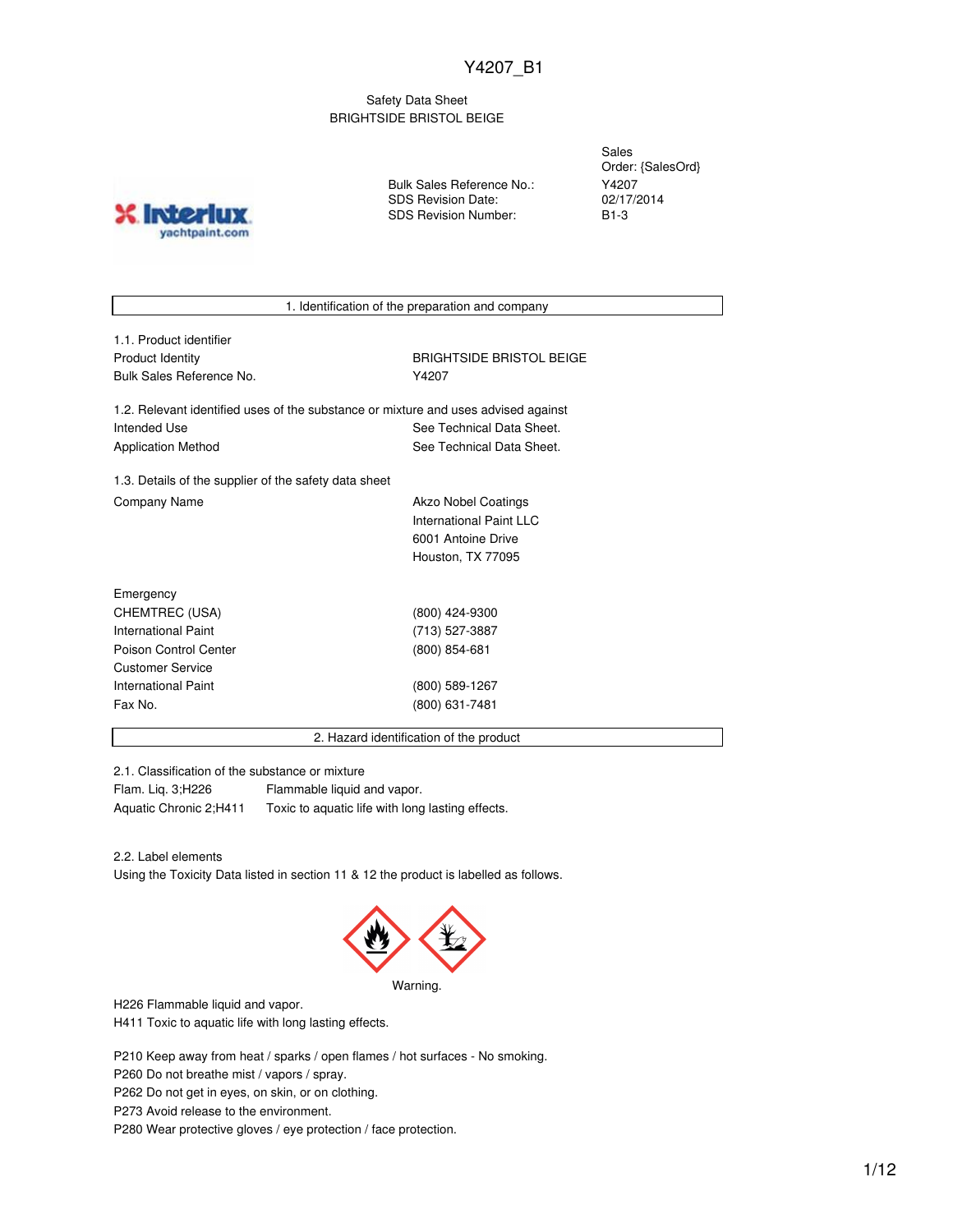P301+310 IF SWALLOWED: Immediately call a POISON CENTER or doctor/physician. P303+361+353 IF ON SKIN (or hair): Remove/Take off immediately all contaminated clothing. Rinse skin with water/shower.

P331 Do NOT induce vomiting.

P370 In case of fire: Use water spray, fog, or regular foam..

P391 Collect spillage.

P403+233 Store in a well ventilated place. Keep container tightly closed.

P501 Dispose of contents / container in accordance with local / national regulations.

HMIS Rating **Health: 2** Flammability: 2 Reactivity: 0

| 3. Composition/information on ingredients |
|-------------------------------------------|
|                                           |

This product contains the following substances that present a hazard within the meaning of the relevant State and Federal Hazardous Substances regulations.

| Ingredient/Chemical<br><b>Designations</b>                                             | Weight %     | <b>GHS Classification</b>                                                                               | <b>Notes</b> |
|----------------------------------------------------------------------------------------|--------------|---------------------------------------------------------------------------------------------------------|--------------|
| Titanium dioxide<br>0013463-67-7<br><b>CAS Number:</b>                                 | $25 - 50$    |                                                                                                         | $[1][2]$     |
| Stoddard solvent<br><b>CAS Number:</b><br>0008052-41-3                                 | $10 - 25$    | Asp. Tox. 1; H304                                                                                       | [1][2]       |
| Solvent naphtha (petroleum),<br>medium aliphatic<br><b>CAS Number:</b><br>0064742-88-7 | $10 - 25$    | Asp. Tox. 1; H304                                                                                       | [1]          |
| SATURATED HYDROCARBON<br><b>TS-KS6505</b><br><b>CAS Number:</b>                        | $1.0 - 10$   |                                                                                                         | $[1]$        |
| Kerosene<br><b>CAS Number:</b><br>0008008-20-6                                         | $1.0 - 10$   | Asp. Tox. 1; H304                                                                                       | [1][2]       |
| Naphtha (petroleum), heavy<br>aromatic<br>CAS Number:<br>0064742-94-5                  | $1.0 - 10$   | Asp. Tox. 1; H304                                                                                       | $\sqrt{11}$  |
| Silica, amorphous<br>CAS Number:<br>0007631-86-9                                       | $1.0 - 10$   | ----                                                                                                    | $[1][2]$     |
| Aluminum hydroxide<br><b>CAS Number:</b><br>0021645-51-2                               | $1.0 - 10$   | Eve Irrit. 2:H319<br>STOT SE 3:H335                                                                     | $\sqrt{11}$  |
| Petroleum distillates,<br>hydrotreated light<br><b>CAS Number:</b><br>0064742-47-8     | $1.0 - 10$   | Asp. Tox. 1; H304                                                                                       | $\sqrt{11}$  |
| Naphthalene<br><b>CAS Number:</b><br>0000091-20-3                                      | $0.10 - 1.0$ | Carc. 2;H351<br>Acute Tox. 4;H302<br><b>Aquatic Acute</b><br>1;H400<br><b>Aquatic Chronic</b><br>1;H410 | $[1][2]$     |
| Methyl ethyl ketoxime<br>CAS Number:<br>0000096-29-7                                   | $0.10 - 1.0$ | Carc. 2;H351<br>Acute Tox. 4;H312<br>Eye Dam. 1;H318<br>Skin Sens. 1;H317                               | [1]          |

[1] Substance classified with a health or environmental hazard.

[2] Substance with a workplace exposure limit.

[3] PBT-substance or vPvB-substance.

\*The full texts of the phrases are shown in Section 16.

### 4. First aid measures

4.1. Description of first aid measures

| General    | Remove contaminated clothing and shoes. Get medical attention immediately. Wash<br>clothing before reuse. Thoroughly clean or destroy contaminated shoes.     |
|------------|---------------------------------------------------------------------------------------------------------------------------------------------------------------|
| Inhalation | If inhaled, remove to fresh air. If not breathing, give artificial respiration. If breathing is<br>difficult, give oxygen. Get medical attention immediately. |
| Eyes       | In case of contact, immediately flush eyes with plenty of water for at least 15 minutes.<br>Get medical attention immediately.                                |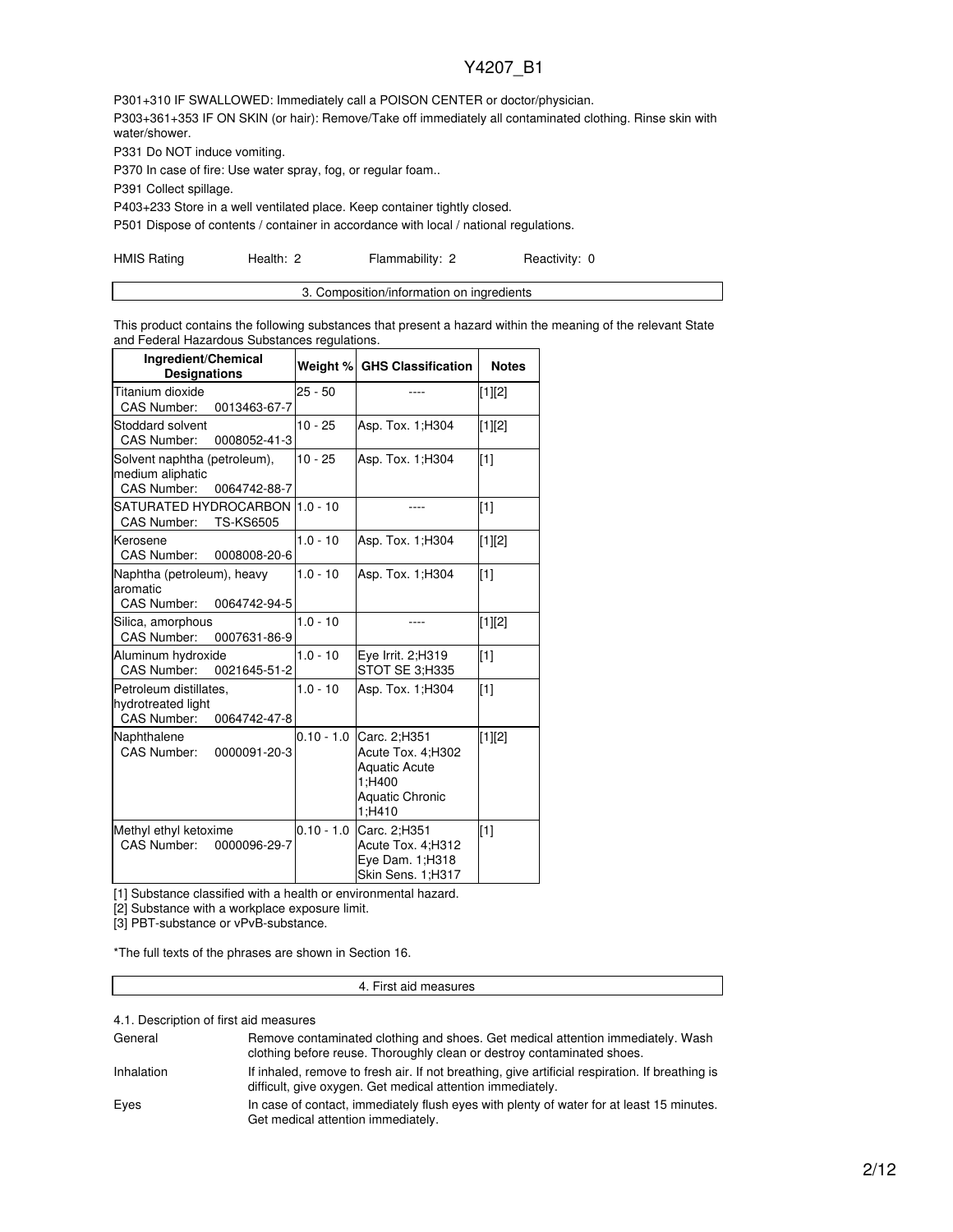| Skin            | In case of contact, immediately flush skin with soap and plenty of water. Get medical<br>attention immediately.                                                                                                                                                                                       |
|-----------------|-------------------------------------------------------------------------------------------------------------------------------------------------------------------------------------------------------------------------------------------------------------------------------------------------------|
| Ingestion       | If swallowed, immediately contact Poison Control Center at 1-800-854-6813. DO NOT<br>induce vomiting unless instructed to do so by medical personnel. Never give anything<br>by mouth to an unconscious person.                                                                                       |
|                 | 4.2. Most important symptoms and effects, both acute and delayed                                                                                                                                                                                                                                      |
| Overview        | NOTICE: Reports have associated repeated and prolonged occupational<br>overexposure to solvents with permanent brain and nervous system damage.<br>Intentional misuse by deliberately concentrating and inhaling the contents may be<br>harmful or fatal. Avoid contact with eyes, skin and clothing. |
| Inhalation      | Harmful if inhaled. Causes lung irritation. Causes nose and throat irritation. Vapors<br>may affect the brain or nervous system causing dizziness, headache or nausea.                                                                                                                                |
| Eyes            | Causes severe eye irritation. Avoid contact with eyes.                                                                                                                                                                                                                                                |
| Skin            | Causes skin irritation. May be harmful if absorbed through the skin.                                                                                                                                                                                                                                  |
| Ingestion       | Harmful if swallowed. May cause abdominal pain, nausea, vomiting, diarrhea, or<br>drowsiness.                                                                                                                                                                                                         |
| Chronic effects | Possible cancer hazard. Contains an ingredient which may cause cancer based on<br>animal data (See Section 2 and Section 15 for each ingredient). Risk of cancer<br>depends on duration and level of exposure.                                                                                        |
|                 | 5. Fire-fighting measures                                                                                                                                                                                                                                                                             |

### 5.1. Extinguishing media

CAUTION: This product has a very low flashpoint. Use of water spray when fighting fire may be inefficient. SMALL FIRES: Use dry chemical, CO2, water spray or alcohol-resistant foam. LARGE FIRES: Use water spray, fog, or alcohol-resistant foam. Do not use straight streams. Move containers from fire area if you can do so without risk. Runoff from fire control may cause pollution. Dike fire control water for later disposal. Do not scatter the material.

5.2. Special hazards arising from the substance or mixture

May produce hazardous fumes when heated to decomposition as in welding. Fumes may produce Carbon Dioxide and Carbon Monoxide.

5.3. Advice for fire-fighters

Cool closed containers exposed to fire by spraying them with water. Do not allow run off water and contaminants from fire fighting to enter drains or water courses. ERG Guide No.

#### 6. Accidental release measures

6.1. Personal precautions, protective equipment and emergency procedures

ELIMINATE ALL IGNITION SOURCES (no smoking, flares, sparks or flames in immediate area). Use only non-sparking equipment to handle spilled material and absorbent. Do not touch or walk through spilled material. Stop leak if you can do so without risk. Prevent entry into waterways, sewers, basements or confined areas. A vapor suppressing foam may be used to reduce vapors. Absorb or cover with dry earth, sand, or other non-combustible material and transfer to containers. Use non-sparking tools to collect absorbed material.

6.2. Environmental precautions

Do not allow spills to enter drains or watercourses.

6.3. Methods and material for containment and cleaning up

CALL CHEMTREC at (800)-424-9300 for emergency response. Isolate spill or leak area immediately for at least 25 to 50 meters (80 to 160 feet) in all directions. Keep unauthorized personnel away. Stay upwind. Keep out of low areas. Ventilate closed spaces before entering. LARGE SPILLS: Consider initial downwind evacuation for at least 300 meters (1000 feet).

7. Handling and storage

7.1. Precautions for safe handling

**Handling** Vapors may cause flash fire or ignite explosively.

In Storage Keep away from heat, sparks and flame.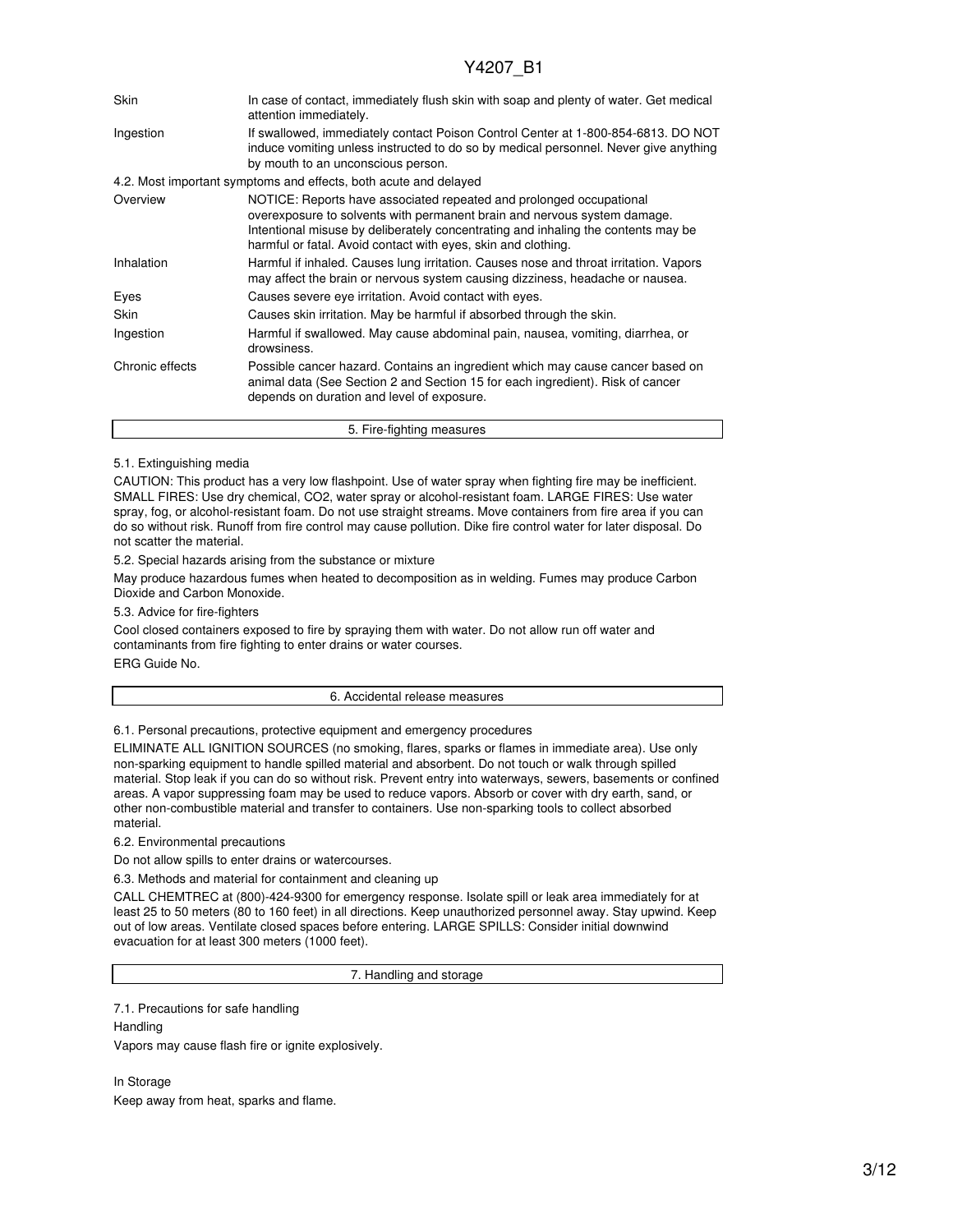7.2. Conditions for safe storage, including any incompatibilities

Store between 40-100F (4-38C).

Avoid contact with eyes, skin and clothing.

Strong oxidizing agents.

Do not smoke. Extinguish all flames and pilot lights, and turn off stoves, heaters, electric motors and other sources of ignition during use and until all vapors are gone.

7.3. Specific end use(s)

Close container after each use.

Wash thoroughly after handling.

Prevent build-up of vapors by opening all windows and doors to achieve cross-ventilation.

## 8. Exposure controls and personal protection

8.1. Control parameters

| Exposure                 |                                    |               |                                                                                                    |  |
|--------------------------|------------------------------------|---------------|----------------------------------------------------------------------------------------------------|--|
| CAS No.                  | Ingredient                         | <b>Source</b> | Value                                                                                              |  |
| 0000091-20-3 Naphthalene |                                    | OSHA          | 10 ppm TWA; 50 mg/m3 TWA15 ppm STEL; 75<br>mg/m3 STEL                                              |  |
|                          |                                    | ACGIH         | 10 ppm TWA15 ppm STEL                                                                              |  |
|                          |                                    | <b>NIOSH</b>  | 10 ppm TWA; 50 mg/m3 TWA15 ppm STEL; 75<br>mg/m3 STEL250 ppm IDLH                                  |  |
|                          |                                    | Supplier      |                                                                                                    |  |
|                          |                                    | OHSA.<br>CAN  | 10 ppm TWA15 ppm STEL                                                                              |  |
|                          |                                    | Mexico        | 10 ppm TWA LMPE-PPT; 50 mg/m3 TWA<br>LMPE-PPT15 ppm STEL [LMPE-CT]; 75 mg/m3<br>STEL [LMPE-CT]     |  |
|                          |                                    | Brazil        |                                                                                                    |  |
|                          | 0000096-29-7 Methyl ethyl ketoxime | OSHA          |                                                                                                    |  |
|                          |                                    | <b>ACGIH</b>  |                                                                                                    |  |
|                          |                                    | <b>NIOSH</b>  |                                                                                                    |  |
|                          |                                    | Supplier      |                                                                                                    |  |
|                          |                                    | OHSA.<br>CAN  |                                                                                                    |  |
|                          |                                    | Mexico        |                                                                                                    |  |
|                          |                                    | Brazil        |                                                                                                    |  |
|                          | 0007631-86-9 Silica, amorphous     | OSHA          |                                                                                                    |  |
|                          |                                    | <b>ACGIH</b>  |                                                                                                    |  |
|                          |                                    | <b>NIOSH</b>  | 6 mg/m3 TWA3000 mg/m3 IDLH                                                                         |  |
|                          |                                    | Supplier      |                                                                                                    |  |
|                          |                                    | OHSA,<br>CAN  |                                                                                                    |  |
|                          |                                    | Mexico        |                                                                                                    |  |
|                          |                                    | Brazil        |                                                                                                    |  |
| 0008008-20-6 Kerosene    |                                    | <b>OSHA</b>   |                                                                                                    |  |
|                          |                                    | ACGIH         | 200 mg/m3 TWA (application restricted to conditions<br>in which there are negligible aerosol expos |  |
|                          |                                    | <b>NIOSH</b>  | 100 mg/m3 TWA                                                                                      |  |
|                          |                                    | Supplier      |                                                                                                    |  |
|                          |                                    | OHSA,<br>CAN  | 200 mg/m3 TWA (restricted to conditions where<br>there is negligible aerosol exposure, as total hy |  |
|                          |                                    | Mexico        |                                                                                                    |  |
|                          |                                    | <b>Brazil</b> |                                                                                                    |  |
|                          | 0008052-41-3 Stoddard solvent      | OSHA          | 500 ppm TWA; 2900 mg/m3 TWA                                                                        |  |
|                          |                                    | ACGIH         | 100 ppm TWA                                                                                        |  |
|                          |                                    | <b>NIOSH</b>  | 350 mg/m3 TWA1800 mg/m3 Ceiling (15 min)20000<br>mg/m3 IDLH                                        |  |
|                          |                                    |               |                                                                                                    |  |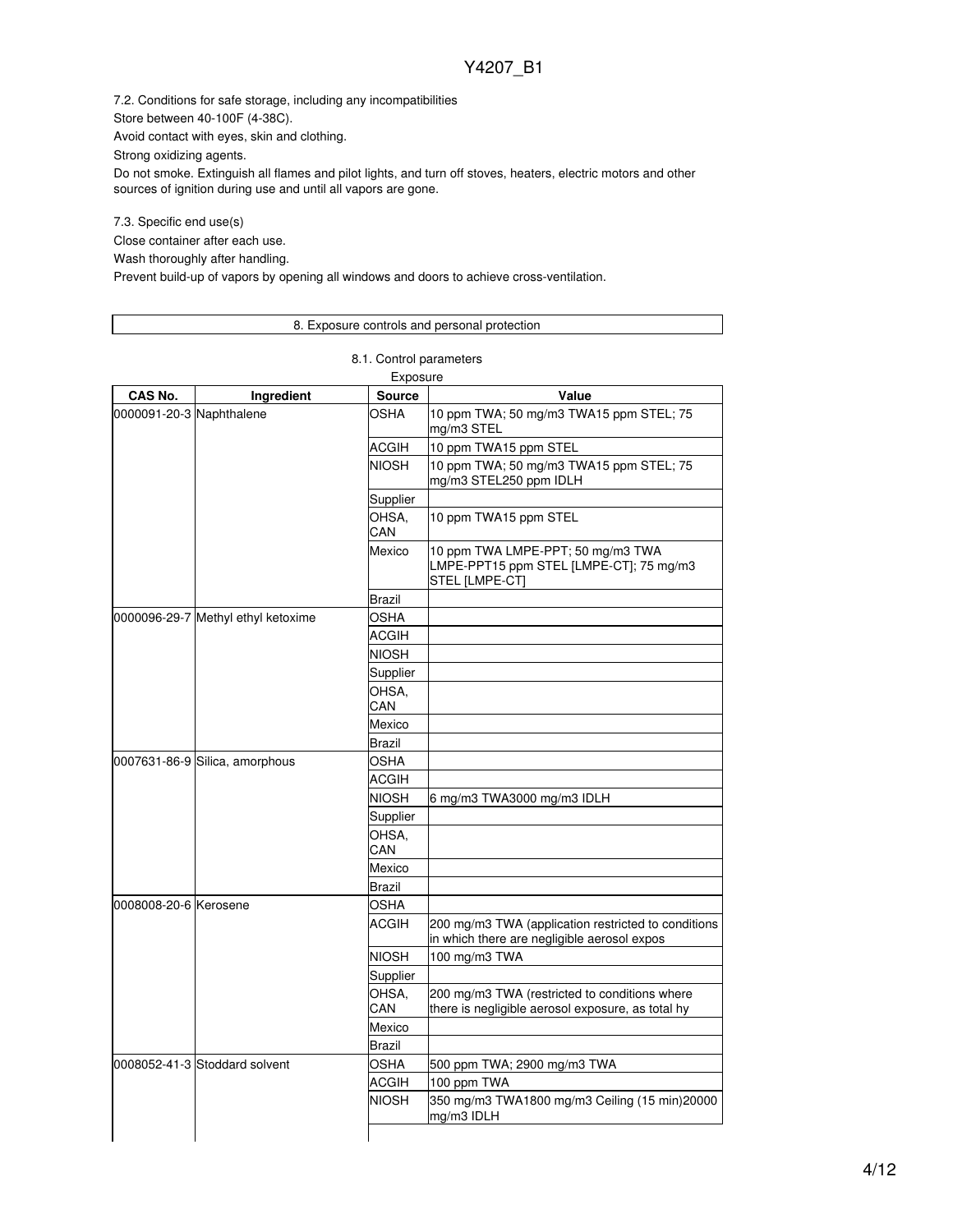| Y4207 |  |
|-------|--|
|       |  |

|                  |                                                           | Supplier                    |                                                                                                     |
|------------------|-----------------------------------------------------------|-----------------------------|-----------------------------------------------------------------------------------------------------|
|                  |                                                           | OHSA,<br>CAN                | 525 mg/m3 TWA (140C Flash aliphatic solvent)                                                        |
|                  |                                                           | Mexico                      | 100 ppm TWA LMPE-PPT; 523 mg/m3 TWA<br>LMPE-PPT200 ppm STEL [LMPE-CT]; 1050 mg/m3<br>STEL [LMPE-CT] |
|                  |                                                           | Brazil                      |                                                                                                     |
|                  | 0013463-67-7 Titanium dioxide                             | OSHA                        | 15 mg/m3 TWA (total dust)                                                                           |
|                  |                                                           | <b>ACGIH</b>                | 10 mg/m3 TWA                                                                                        |
|                  |                                                           | <b>NIOSH</b>                | 5000 mg/m3 IDLH                                                                                     |
|                  |                                                           | Supplier                    |                                                                                                     |
|                  |                                                           | OHSA,                       | 10 mg/m3 TWA                                                                                        |
|                  |                                                           | CAN                         |                                                                                                     |
|                  |                                                           | Mexico                      | 10 mg/m3 TWA LMPE-PPT (as Ti)20 mg/m3 STEL<br>[LMPE-CT] (as Ti)                                     |
|                  |                                                           | Brazil                      |                                                                                                     |
|                  | 0021645-51-2 Aluminum hydroxide                           | <b>OSHA</b>                 |                                                                                                     |
|                  |                                                           | ACGIH                       |                                                                                                     |
|                  |                                                           | <b>NIOSH</b>                |                                                                                                     |
|                  |                                                           | Supplier                    |                                                                                                     |
|                  |                                                           | OHSA,                       |                                                                                                     |
|                  |                                                           | CAN                         |                                                                                                     |
|                  |                                                           | Mexico                      |                                                                                                     |
|                  |                                                           | Brazil                      |                                                                                                     |
|                  | 0064742-47-8 Petroleum distillates,<br>hydrotreated light | <b>OSHA</b><br><b>ACGIH</b> |                                                                                                     |
|                  |                                                           | <b>NIOSH</b>                |                                                                                                     |
|                  |                                                           | Supplier                    |                                                                                                     |
|                  |                                                           | OHSA,<br>CAN                |                                                                                                     |
|                  |                                                           | Mexico                      |                                                                                                     |
|                  |                                                           | <b>Brazil</b>               |                                                                                                     |
|                  | 0064742-88-7 Solvent naphtha (petroleum),                 | <b>OSHA</b>                 |                                                                                                     |
|                  | medium aliphatic                                          | <b>ACGIH</b>                |                                                                                                     |
|                  |                                                           | <b>NIOSH</b>                |                                                                                                     |
|                  |                                                           | Supplier                    |                                                                                                     |
|                  |                                                           | OHSA,                       |                                                                                                     |
|                  |                                                           | CAN                         |                                                                                                     |
|                  |                                                           | Mexico                      |                                                                                                     |
|                  |                                                           | <b>Brazil</b>               |                                                                                                     |
|                  | 0064742-94-5 Naphtha (petroleum), heavy                   | <b>OSHA</b>                 |                                                                                                     |
|                  | aromatic                                                  | <b>ACGIH</b>                |                                                                                                     |
|                  |                                                           | <b>NIOSH</b>                |                                                                                                     |
|                  |                                                           | Supplier                    |                                                                                                     |
|                  |                                                           | OHSA,<br>CAN                |                                                                                                     |
|                  |                                                           | Mexico                      |                                                                                                     |
|                  |                                                           | <b>Brazil</b>               |                                                                                                     |
| <b>TS-KS6505</b> | <b>SATURATED</b>                                          | <b>OSHA</b>                 |                                                                                                     |
|                  | <b>HYDROCARBON</b>                                        | <b>ACGIH</b>                |                                                                                                     |
|                  |                                                           | <b>NIOSH</b>                |                                                                                                     |
|                  |                                                           | Supplier                    |                                                                                                     |
|                  |                                                           | OHSA,                       |                                                                                                     |
|                  |                                                           | CAN                         |                                                                                                     |
|                  |                                                           | Mexico                      |                                                                                                     |
|                  |                                                           | <b>Brazil</b>               |                                                                                                     |

|         | Data<br>Health |        |       |
|---------|----------------|--------|-------|
| CAS No. | ੋ"°≏dient      | inurce | Value |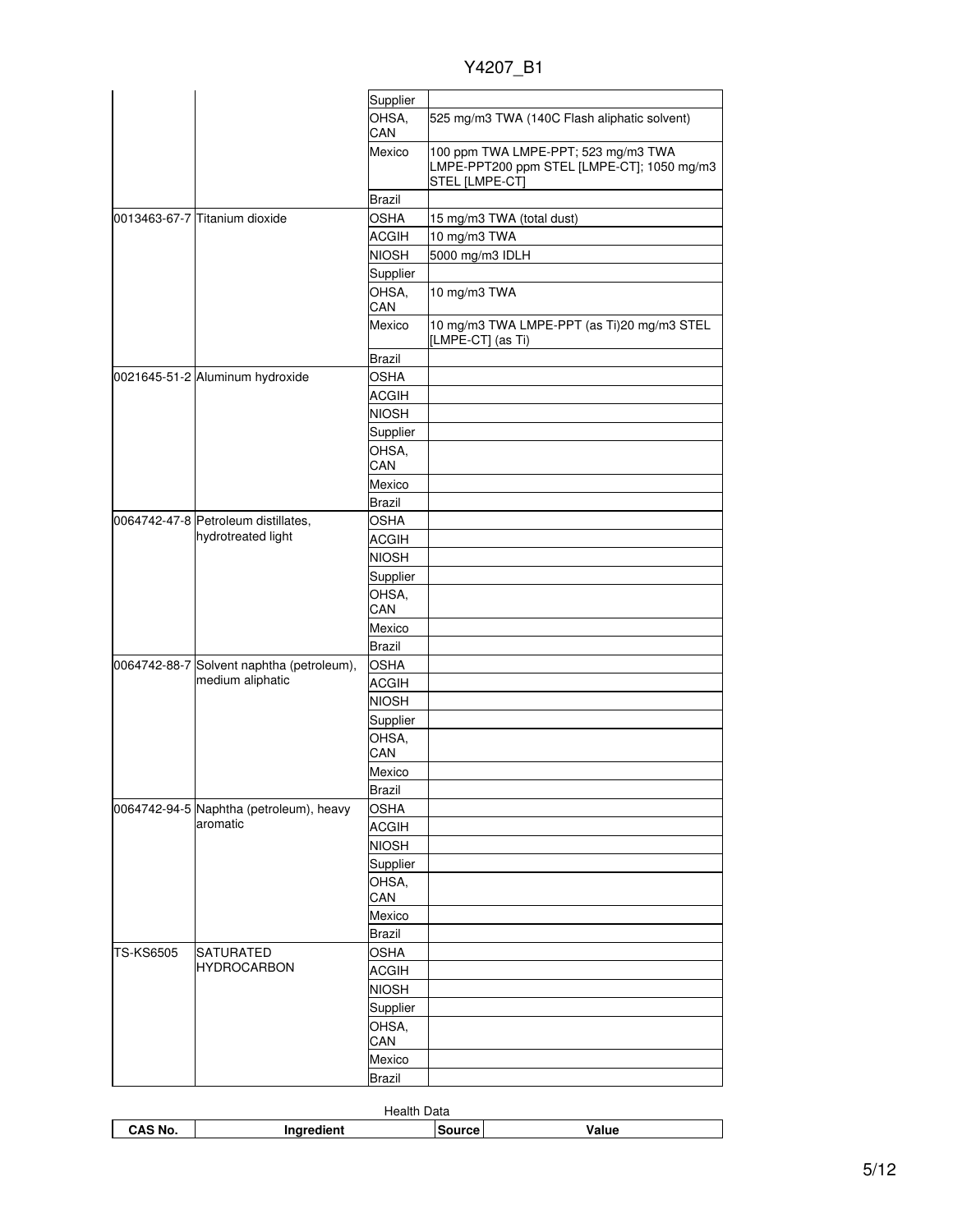| 0000091-20-3 Naphthalene |                                                               |              | NIOSH Hemolysis and eye irritation that causes<br>cataracts |
|--------------------------|---------------------------------------------------------------|--------------|-------------------------------------------------------------|
|                          | 0000096-29-7 Methyl ethyl ketoxime                            | <b>NIOSH</b> |                                                             |
|                          | 0007631-86-9 Silica, amorphous                                | <b>NIOSH</b> |                                                             |
| 0008008-20-6 Kerosene    |                                                               | <b>NIOSH</b> | Eye nose                                                    |
|                          | 0008052-41-3 Stoddard solvent                                 | <b>NIOSH</b> | Eye nose                                                    |
|                          | 0013463-67-7 Titanium dioxide                                 | <b>NIOSH</b> | Lung tumors in animals                                      |
|                          | 0021645-51-2 Aluminum hydroxide                               | <b>NIOSH</b> |                                                             |
|                          | 0064742-47-8 Petroleum distillates, hydrotreated light        | <b>NIOSH</b> |                                                             |
|                          | 0064742-88-7 Solvent naphtha (petroleum), medium<br>aliphatic | <b>NIOSH</b> |                                                             |
|                          | 0064742-94-5 Naphtha (petroleum), heavy aromatic              | <b>NIOSH</b> |                                                             |
| <b>TS-KS6505</b>         | <b>ISATURATED HYDROCARBON</b>                                 | <b>NIOSH</b> |                                                             |

| <b>CAS No.</b>           | Ingredient                                                                                            | <b>Source</b> | Value                                                                  |
|--------------------------|-------------------------------------------------------------------------------------------------------|---------------|------------------------------------------------------------------------|
| 0000091-20-3 Naphthalene |                                                                                                       | OSHA          | Select Carcinogen: Yes                                                 |
|                          |                                                                                                       | NTP           | Known: No; Suspected: Yes                                              |
|                          |                                                                                                       | <b>IARC</b>   | Group 1: No; Group 2a: No; Group 2b: Yes; Group 3: No;<br>Group 4: No: |
|                          | 0000096-29-7 Methyl ethyl ketoxime                                                                    | <b>OSHA</b>   | Select Carcinogen: No                                                  |
|                          |                                                                                                       | NTP           | Known: No; Suspected: No                                               |
|                          |                                                                                                       | <b>IARC</b>   | Group 1: No; Group 2a: No; Group 2b: No; Group 3: No;<br>Group 4: No:  |
|                          | 0007631-86-9 Silica, amorphous                                                                        | OSHA          | Select Carcinogen: No                                                  |
|                          |                                                                                                       | <b>NTP</b>    | Known: No; Suspected: No                                               |
|                          |                                                                                                       | <b>IARC</b>   | Group 1: No: Group 2a: No: Group 2b: No: Group 3: Yes:<br>Group 4: No; |
| 0008008-20-6 Kerosene    |                                                                                                       | OSHA          | Select Carcinogen: No                                                  |
|                          |                                                                                                       | <b>NTP</b>    | Known: No; Suspected: No                                               |
|                          |                                                                                                       | <b>IARC</b>   | Group 1: No; Group 2a: No; Group 2b: No; Group 3: No;<br>Group 4: No;  |
|                          | 0008052-41-3 Stoddard solvent                                                                         | OSHA          | Select Carcinogen: No                                                  |
|                          |                                                                                                       | NTP           | Known: No; Suspected: No                                               |
|                          |                                                                                                       | <b>IARC</b>   | Group 1: No; Group 2a: No; Group 2b: No; Group 3: No;<br>Group 4: No:  |
|                          | 0013463-67-7 Titanium dioxide                                                                         | OSHA          | Select Carcinogen: Yes                                                 |
|                          |                                                                                                       | <b>NTP</b>    | Known: No; Suspected: No                                               |
|                          |                                                                                                       | <b>IARC</b>   | Group 1: No; Group 2a: No; Group 2b: Yes; Group 3: No;<br>Group 4: No; |
|                          | 0021645-51-2 Aluminum hydroxide                                                                       | OSHA          | Select Carcinogen: No                                                  |
|                          |                                                                                                       | NTP           | Known: No; Suspected: No                                               |
|                          |                                                                                                       | <b>IARC</b>   | Group 1: No; Group 2a: No; Group 2b: No; Group 3: No;<br>Group 4: No;  |
|                          | 0064742-47-8 Petroleum distillates,                                                                   | OSHA          | Select Carcinogen: No                                                  |
|                          | hydrotreated light                                                                                    | <b>NTP</b>    | Known: No; Suspected: No                                               |
|                          |                                                                                                       | <b>IARC</b>   | Group 1: No; Group 2a: No; Group 2b: No; Group 3: No;<br>Group 4: No;  |
|                          | 0064742-88-7 Solvent naphtha<br>OSHA<br>(petroleum), medium<br><b>NTP</b><br>aliphatic<br><b>IARC</b> |               | Select Carcinogen: No                                                  |
|                          |                                                                                                       |               | Known: No; Suspected: No                                               |
|                          |                                                                                                       |               | Group 1: No; Group 2a: No; Group 2b: No; Group 3: No;<br>Group 4: No:  |
|                          | 0064742-94-5 Naphtha (petroleum),                                                                     | OSHA          | Select Carcinogen: No                                                  |
|                          | heavy aromatic                                                                                        | NTP           | Known: No; Suspected: No                                               |
|                          |                                                                                                       | <b>IARC</b>   | Group 1: No; Group 2a: No; Group 2b: No; Group 3: No;<br>Group 4: No;  |
| TS-KS6505                | <b>SATURATED</b>                                                                                      | OSHA          | Select Carcinogen: No                                                  |
|                          | <b>HYDROCARBON</b>                                                                                    | <b>NTP</b>    | Known: No; Suspected: No                                               |
|                          |                                                                                                       | <b>IARC</b>   |                                                                        |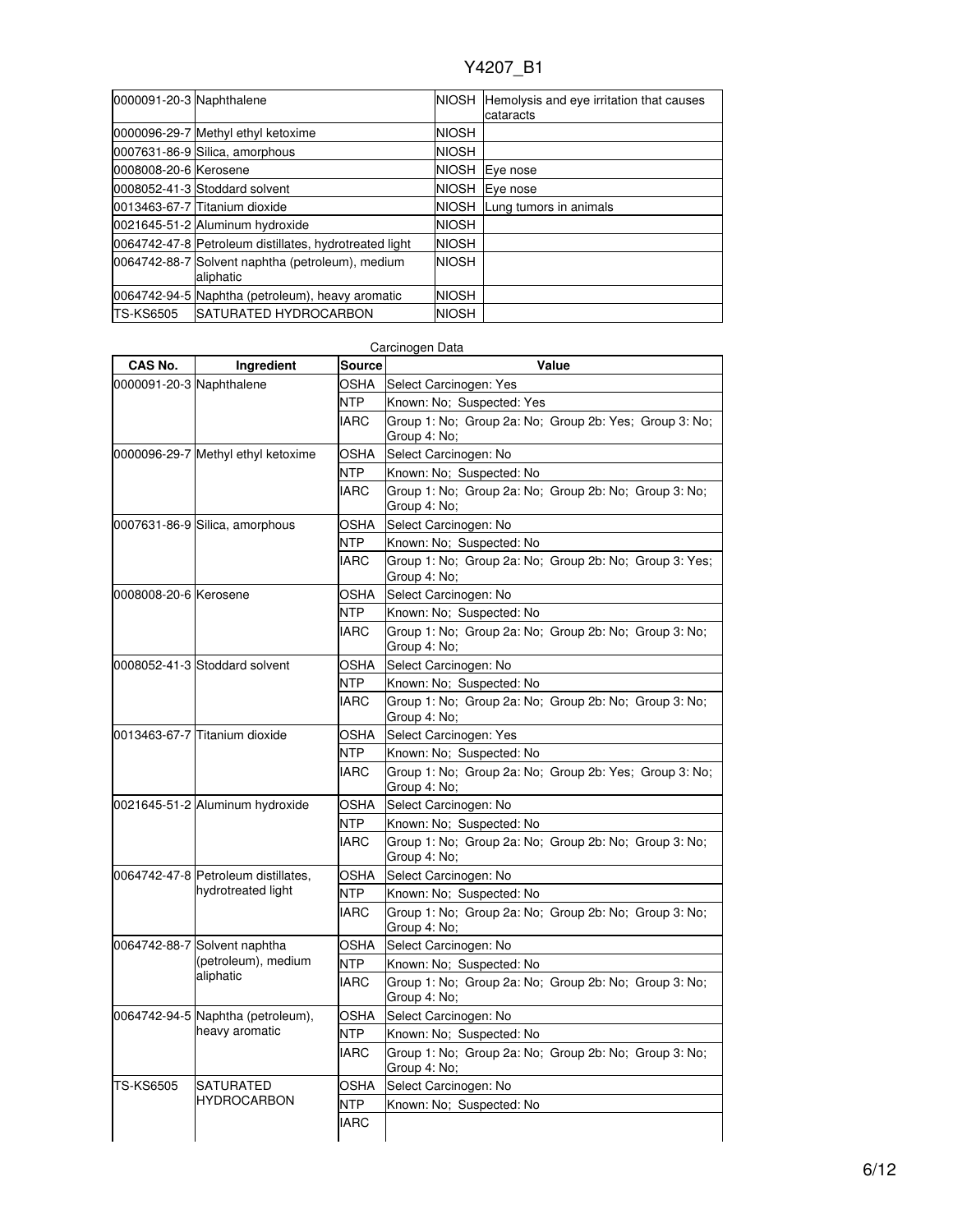|  |              | Group 1: No; Group 2a: No; Group 2b: No; Group 3: No; |  |
|--|--------------|-------------------------------------------------------|--|
|  | Group 4: No: |                                                       |  |

| Select equipment to provide protection from the ingredients listed in Section 3 of this<br>document. Ensure fresh air entry during application and drying. If you experience eye<br>watering, headache or dizziness or if air monitoring demonstrates dust, vapor, or mist<br>levels are above applicable limits, wear an appropriate, properly fitted respirator<br>(NIOSH approved) during and after application. Follow respirator manufacturer's<br>directions for respirator use. FOR USERS OF 3M RESPIRATORY PROTECTION<br>ONLY: For information and assistance on 3M occupational health and safety<br>products, call OH&ESD Technical Service toll free in U.S.A. 1-800-243-4630, in<br>Canada call 1-800-267-4414. Please do not contact these numbers regarding other<br>manufacturer's respiratory protection products. 3M does not endorse the accuracy of<br>the information contained in this Material Safety Data Sheet. |
|-----------------------------------------------------------------------------------------------------------------------------------------------------------------------------------------------------------------------------------------------------------------------------------------------------------------------------------------------------------------------------------------------------------------------------------------------------------------------------------------------------------------------------------------------------------------------------------------------------------------------------------------------------------------------------------------------------------------------------------------------------------------------------------------------------------------------------------------------------------------------------------------------------------------------------------------|
| Avoid contact with eyes. Protective equipment should be selected to provide<br>protection from exposure to the chemicals listed in Section 3 of this document.<br>Depending on the site-specific conditions of use, safety glasses, chemical goggles,<br>and/or head and face protection may be required to prevent contact. The equipment<br>must be thoroughly cleaned, or discarded after each use.                                                                                                                                                                                                                                                                                                                                                                                                                                                                                                                                  |
| Protective equipment should be selected to provide protection from exposure to the<br>chemicals listed in Section 3 of this document. Depending on the site-specific<br>conditions of use, protective gloves, apron, boots, head and face protection may be<br>required to prevent contact. The equipment must be thoroughly cleaned, or discarded<br>after each use.                                                                                                                                                                                                                                                                                                                                                                                                                                                                                                                                                                   |
| Depending on the site-specific conditions of use, provide adequate ventilation.                                                                                                                                                                                                                                                                                                                                                                                                                                                                                                                                                                                                                                                                                                                                                                                                                                                         |
| Emergency eye wash fountains and safety showers should be available in the<br>immediate vicinity of any potential exposure. Use good personal hygiene practices.<br>Wash hands before eating, drinking, using toilet facilities, etc. Promptly remove soiled<br>clothing and wash clothing thoroughly before reuse. Shower after work using plenty of<br>soap and water.                                                                                                                                                                                                                                                                                                                                                                                                                                                                                                                                                                |
|                                                                                                                                                                                                                                                                                                                                                                                                                                                                                                                                                                                                                                                                                                                                                                                                                                                                                                                                         |

| 9. Physical and chemical properties                |                                                                               |  |  |  |  |
|----------------------------------------------------|-------------------------------------------------------------------------------|--|--|--|--|
|                                                    |                                                                               |  |  |  |  |
| Appearance                                         | <b>Coloured Liquid</b>                                                        |  |  |  |  |
| Odour threshold                                    | Not Measured                                                                  |  |  |  |  |
| рH                                                 | No Established Limit                                                          |  |  |  |  |
| Melting point / freezing point                     | Not Measured                                                                  |  |  |  |  |
| Initial boiling point and boiling range            | 130 (°C) 266 (°F)                                                             |  |  |  |  |
| Flash Point                                        | 41 (°C) 105 (°F)                                                              |  |  |  |  |
| Evaporation rate (Ether = $1$ )                    | Not Measured                                                                  |  |  |  |  |
| Flammability (solid, gas)                          | Not Applicable                                                                |  |  |  |  |
| Upper/lower flammability or explosive<br>limits    | Lower Explosive Limit: .5                                                     |  |  |  |  |
|                                                    | Upper Explosive Limit: No Established Limit                                   |  |  |  |  |
| vapor pressure (Pa)                                | Not Measured                                                                  |  |  |  |  |
| Vapor Density                                      | Heavier than air                                                              |  |  |  |  |
| <b>Specific Gravity</b>                            | 1.19                                                                          |  |  |  |  |
| Partition coefficient n-octanol/water (Log<br>Kow) | Not Measured                                                                  |  |  |  |  |
| Auto-ignition temperature                          | Not Measured                                                                  |  |  |  |  |
| Decomposition temperature                          | Not Measured                                                                  |  |  |  |  |
| Viscosity (cSt)                                    | No Established Limit                                                          |  |  |  |  |
| VOC $%$                                            | Refer to the Technical Data Sheet or label where information is<br>available. |  |  |  |  |

10. Stability and reactivity

10.1. Reactivity No data available 10.2. Chemical stability

Г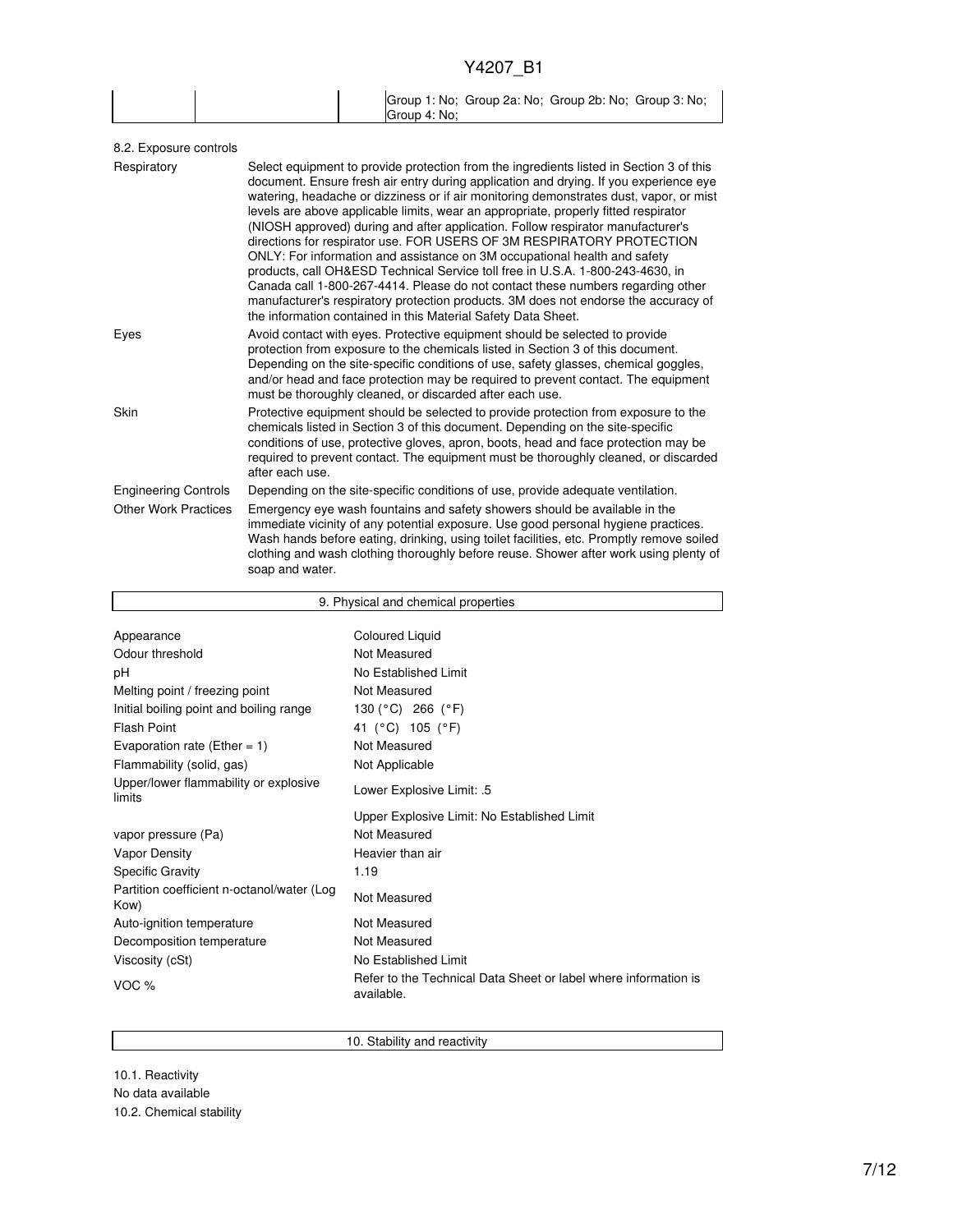This product is stable and hazardous polymerization will not occur. Not sensitive to mechanical impact. Excessive heat and fumes generation can occur if improperly handled.

10.3. Possibility of hazardous reactions

No data available

10.4. Conditions to avoid

No data available

10.5. Incompatible materials

Strong oxidizing agents.

10.6. Hazardous decomposition products

May produce hazardous fumes when heated to decomposition as in welding. Fumes may produce Carbon Dioxide and Carbon Monoxide.

11. Toxicological information

Acute toxicity

NOTICE: Reports have associated repeated and prolonged occupational overexposure to solvents with permanent brain and nervous system damage. Intentional misuse by deliberately concentrating and inhaling the contents may be harmful or fatal.

| Ingredient                                                        | Oral LD50,<br>mg/kg              | Skin LD50,<br>mg/kg                    | <b>Inhalation</b><br>Vapor LD50,<br>mg/L/4hr | Inhalation<br>Dust/Mist LD50,<br>mg/L/4hr |
|-------------------------------------------------------------------|----------------------------------|----------------------------------------|----------------------------------------------|-------------------------------------------|
| Titanium dioxide - (13463-67-7)                                   | 10,000.00, Rat<br>- Category: NA | 10,000.00,<br>Rabbit -<br>Category: NA | No data<br>available                         | 6.82, Rat -<br>Category: NA               |
| Stoddard solvent - (8052-41-3)                                    | No data<br>available             | No data<br>available                   | No data<br>available                         | No data available                         |
| Solvent naphtha (petroleum), medium<br>aliphatic - (64742-88-7)   | 6,000.00, Rat -<br>Category: NA  | 3,000.00,<br>Rabbit -<br>Category: 5   | No data<br>available                         | No data available                         |
| SATURATED HYDROCARBON -<br>(TS-KS6505)                            | No data<br>available             | No data<br>available                   | No data<br>available                         | No data available                         |
| Kerosene - (8008-20-6)                                            | 2,835.00, Rat -<br>Category: 5   | 2.000.00.<br>Rabbit -<br>Category: 4   | No data<br>available                         | No data available                         |
| Naphtha (petroleum), heavy aromatic -<br>$(64742 - 94 - 5)$       | 5,000.00, Rat -<br>Category: 5   | 2,000.00,<br>Rabbit -<br>Category: 4   | No data<br>available                         | No data available                         |
| Silica, amorphous - (7631-86-9)                                   | 5,110.00, Rat -<br>Category: NA  | 5,000.00,<br>Rabbit -<br>Category: 5   | No data<br>available                         | No data available                         |
| Aluminum hydroxide - (21645-51-2)                                 | 5,000.00, Rat -<br>Category: 5   | No data<br>available                   | No data<br>available                         | No data available                         |
| Petroleum distillates, hydrotreated light -<br>$(64742 - 47 - 8)$ | 5,000.00, Rat -<br>Category: 5   | 2,000.00,<br>Rabbit -<br>Category: 4   | No data<br>available                         | No data available                         |
| Naphthalene - (91-20-3)                                           | 490.00, Rat -<br>Category: 4     | 20,000.00,<br>Rabbit -<br>Category: NA | No data<br>available                         | No data available                         |
| Methyl ethyl ketoxime - (96-29-7)                                 | 930.00, Rat -<br>Category: 4     | 2,000.00,<br>Rabbit -<br>Category: 4   | 20.00, Rat -<br>Category: 4                  | No data available                         |

| Item                        | Category              | Hazard         |
|-----------------------------|-----------------------|----------------|
| Acute Toxicity (mouth)      | <b>Not Classified</b> | Not Applicable |
| Acute Toxicity (skin)       | Not Classified        | Not Applicable |
| Acute Toxicity (inhalation) | <b>Not Classified</b> | Not Applicable |
| Skin corrosion/irritation   | Not Classified        | Not Applicable |
| Eye damage/irritation       | Not Classified        | Not Applicable |
| Sensitization (respiratory) | Not Classified        | Not Applicable |
| Sensitization (skin)        | Not Classified        | Not Applicable |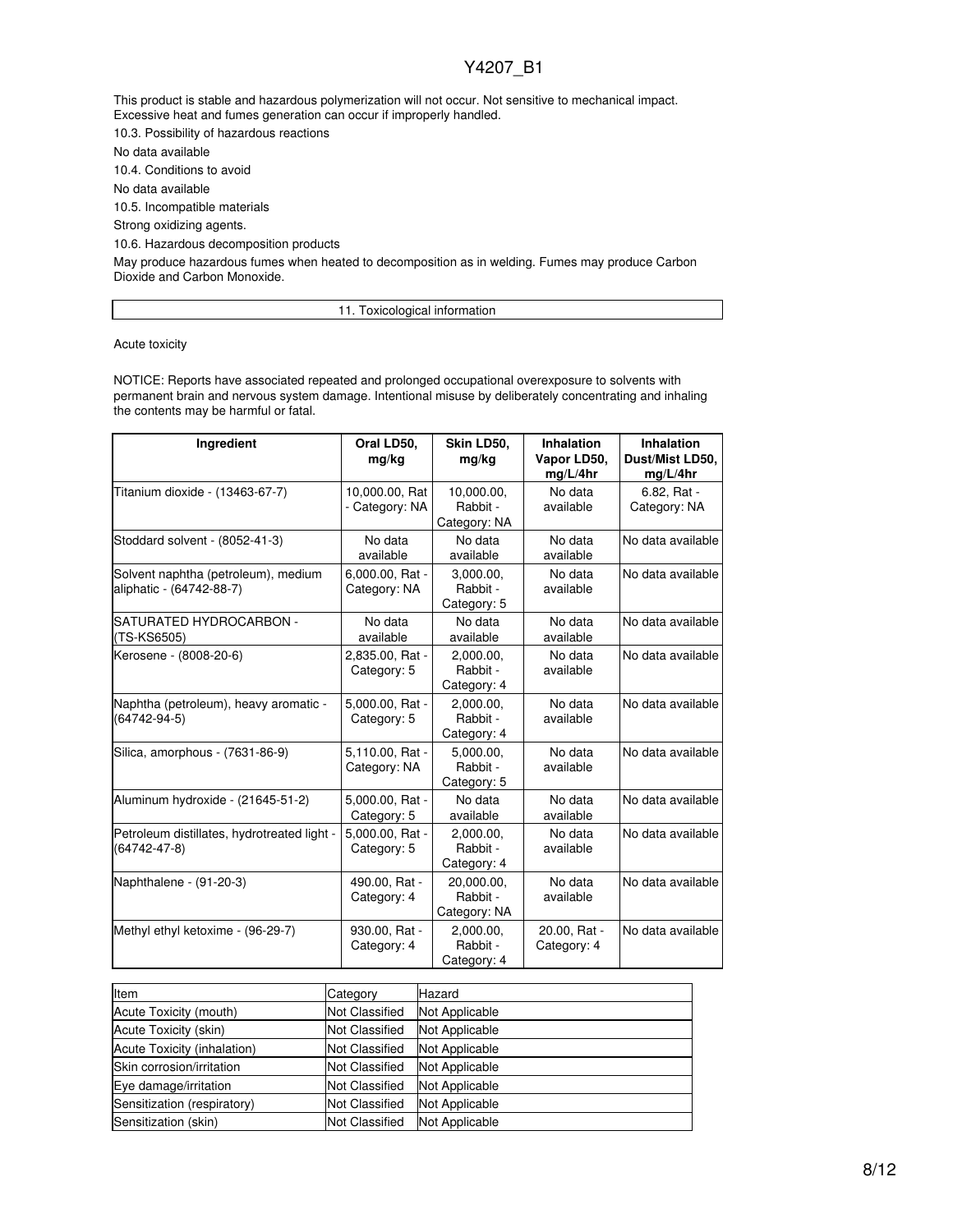| Germ toxicity                                                               | <b>Not Classified</b> | Not Applicable |
|-----------------------------------------------------------------------------|-----------------------|----------------|
| Carcinogenicity                                                             | <b>Not Classified</b> | Not Applicable |
| Reproductive Toxicity                                                       | <b>Not Classified</b> | Not Applicable |
| Specific target organ systemic toxicity Not Classified<br>(single exposure) |                       | Not Applicable |
| Specific target organ systemic<br>Toxicity (repeated exposure)              | <b>Not Classified</b> | Not Applicable |
| <b>Aspiration hazard</b>                                                    | <b>Not Classified</b> | Not Applicable |

12. Ecological information

## 12.1. Toxicity

No additional information provided for this product. See Section 3 for chemical specific data.

## Aquatic Ecotoxicity

| Ingredient                                                           | 96 hr LC50 fish,<br>mq/l           | 48 hr EC50 crustacea,<br>mg/l          | ErC50 algae,<br>mg/l                             |
|----------------------------------------------------------------------|------------------------------------|----------------------------------------|--------------------------------------------------|
| Titanium dioxide -<br>$(13463 - 67 - 7)$                             | 1,000.00, Fundulus<br>heteroclitus | 5.50, Daphnia magna                    | 5.83 (72 hr), Pseudokirchneriella<br>subcapitata |
| Stoddard solvent -<br>$(8052 - 41 - 3)$                              | Not Available                      | Not Available                          | Not Available                                    |
| Solvent naphtha<br>(petroleum), medium<br>aliphatic - (64742-88-7)   | 800.00, Pimephales<br>promelas     | 100.00, Daphnia magna                  | 450.00 (96 hr), Selenastrum<br>capricornutum     |
| <b>SATURATED</b><br>HYDROCARBON -<br>(TS-KS6505)                     | Not Available                      | Not Available                          | $0.00$ (hr).                                     |
| Kerosene - (8008-20-6)                                               | Not Available                      | Not Available                          | Not Available                                    |
| Naphtha (petroleum),<br>heavy aromatic -<br>(64742-94-5)             | 45.00, Pimephales<br>promelas      | 12.00, Daphnia magna                   | 2.50 (72 hr), Skeletonema<br>costatum            |
| Silica, amorphous -<br>$(7631 - 86 - 9)$                             | 10,000.00, Danio<br>rerio          | 10,000.00, Daphnia<br>magna            | 10,000.00 (72 hr), Scenedesmus<br>subspicatus    |
| Aluminum hydroxide -<br>$(21645 - 51 - 2)$                           | Not Available                      | Not Available                          | Not Available                                    |
| Petroleum distillates.<br>hydrotreated light -<br>$(64742 - 47 - 8)$ | 2.20, Lepomis<br>macrochirus       | 4,720.00, Dendronereides<br>heteropoda | Not Available                                    |
| Naphthalene - (91-20-3)                                              | 0.99, Oncorhynchus<br>gorbuscha    | 1.60, Daphnia magna                    | 68.21 (96 hr), Scenedesmus<br>subspicatus        |
| Methyl ethyl ketoxime -<br>$(96-29-7)$                               | 320.00, Leuciscus<br>idus          | 500.00, Daphnia magna                  | 83.00 (72 hr), Scenedesmus<br>subspicatus        |

12.2. Persistence and degradability No data available 12.3. Bioaccumulative potential Not Measured 12.4. Mobility in soil No data available 12.5. Results of PBT and vPvB assessment This product contains no PBT/vPvB chemicals. 12.6. Other adverse effects No data available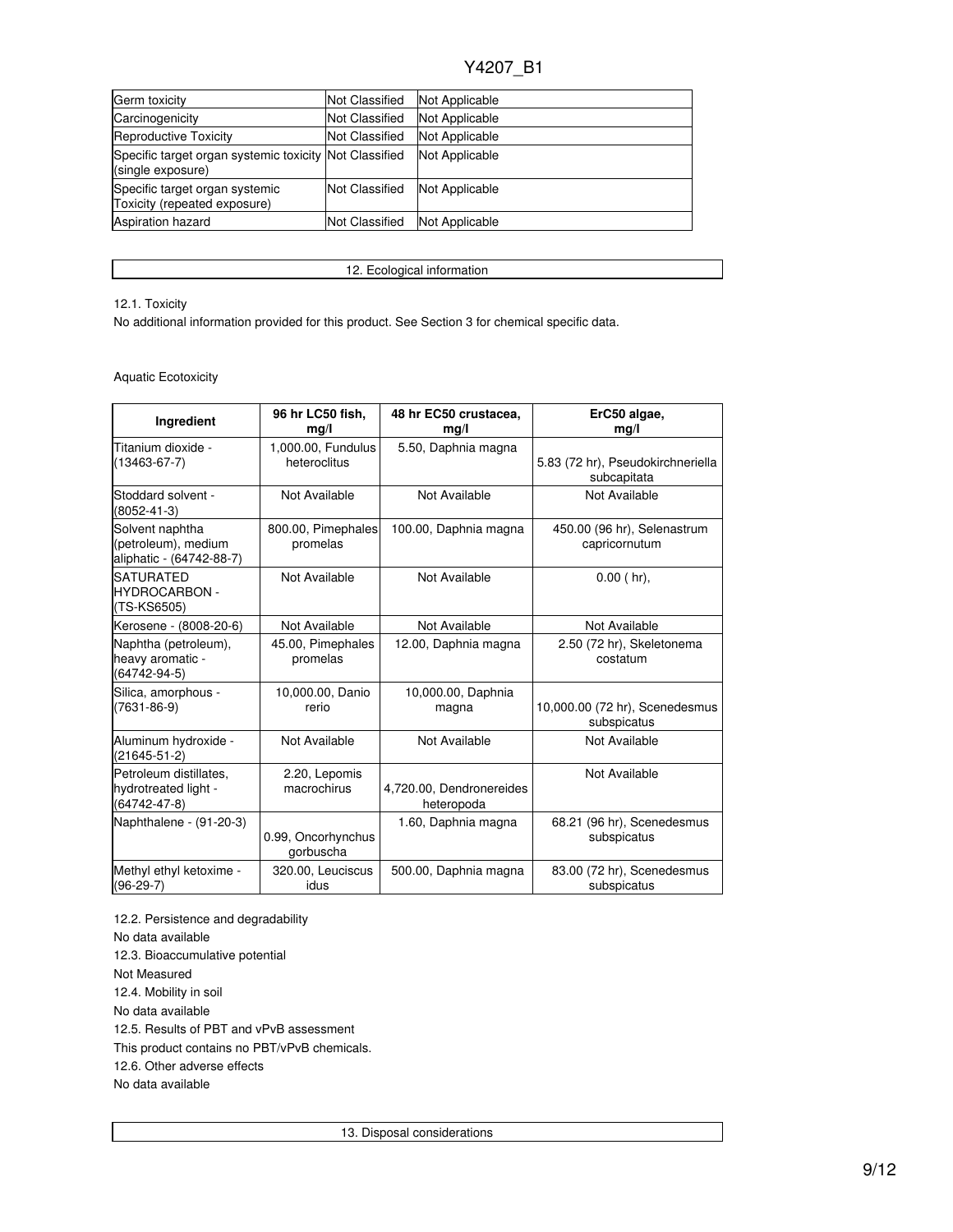13.1. Waste treatment methods

Do not allow spills to enter drains or watercourses.

Dispose of in accordance with local, state and federal regulations. (Also reference RCRA information in Section 15 if listed).

14. Transport information 14.1. UN number UN 1263 14.2. UN proper shipping name PAINT - Marine pollutant (reaction product: bisphenolA-(epichlorhydrin); epoxy resin) 14.3. Transport hazard class(es) DOT (Domestic Surface Transportation) IMO / IMDG (Ocean Transportation) DOT Proper Shipping Name CONSUMER COMMODITY, ORM-D IMDG Proper Shipping Name PAINT - Marine pollutant (reaction product: bisphenolA-(epichlorhydrin); epoxy resin) DOT Hazard Class Not Regulated IMDG Hazard Class Flammable Liquid, 3 Sub Class Not applicable UN / NA Number UN 1263 DOT Packing Group Not Regulated IMDG Packing Group III CERCLA/DOT RQ NA gal. / NA lbs. System Reference Code 181 14.4. Packing group III 14.5. Environmental hazards IMDG Marine Pollutant: Yes ( Titanium dioxide ) 14.6. Special precautions for user Not Applicable 14.7. Transport in bulk according to Annex II of MARPOL73/78 and the IBC Code Not Applicable 15. Regulatory information Regulatory Overview The regulatory data in Section 15 is not intended to be all-inclusive, only selected regulations are represented. All ingredients of this product are listed on the TSCA (Toxic Substance Control Act) Inventory or are not required to be listed on the TSCA Inventory. WHMIS Classification B3 DOT Marine Pollutants (10%): (No Product Ingredients Listed) DOT Severe Marine Pollutants (1%): (No Product Ingredients Listed) EPCRA 311/312 Chemicals and RQs (>.1%) : Naphthalene (100 lb final RQ; 45.4 kg final RQ) Xylenes (o-, m-, p- isomers) (100 lb final RQ; 45.4 kg final RQ) EPCRA 302 Extremely Hazardous (>.1%) : (No Product Ingredients Listed) EPCRA 313 Toxic Chemicals (>.1%) : Naphthalene Xylenes (o-, m-, p- isomers) Mass RTK Substances (>1%) : Kerosene Silica, amorphous Stoddard solvent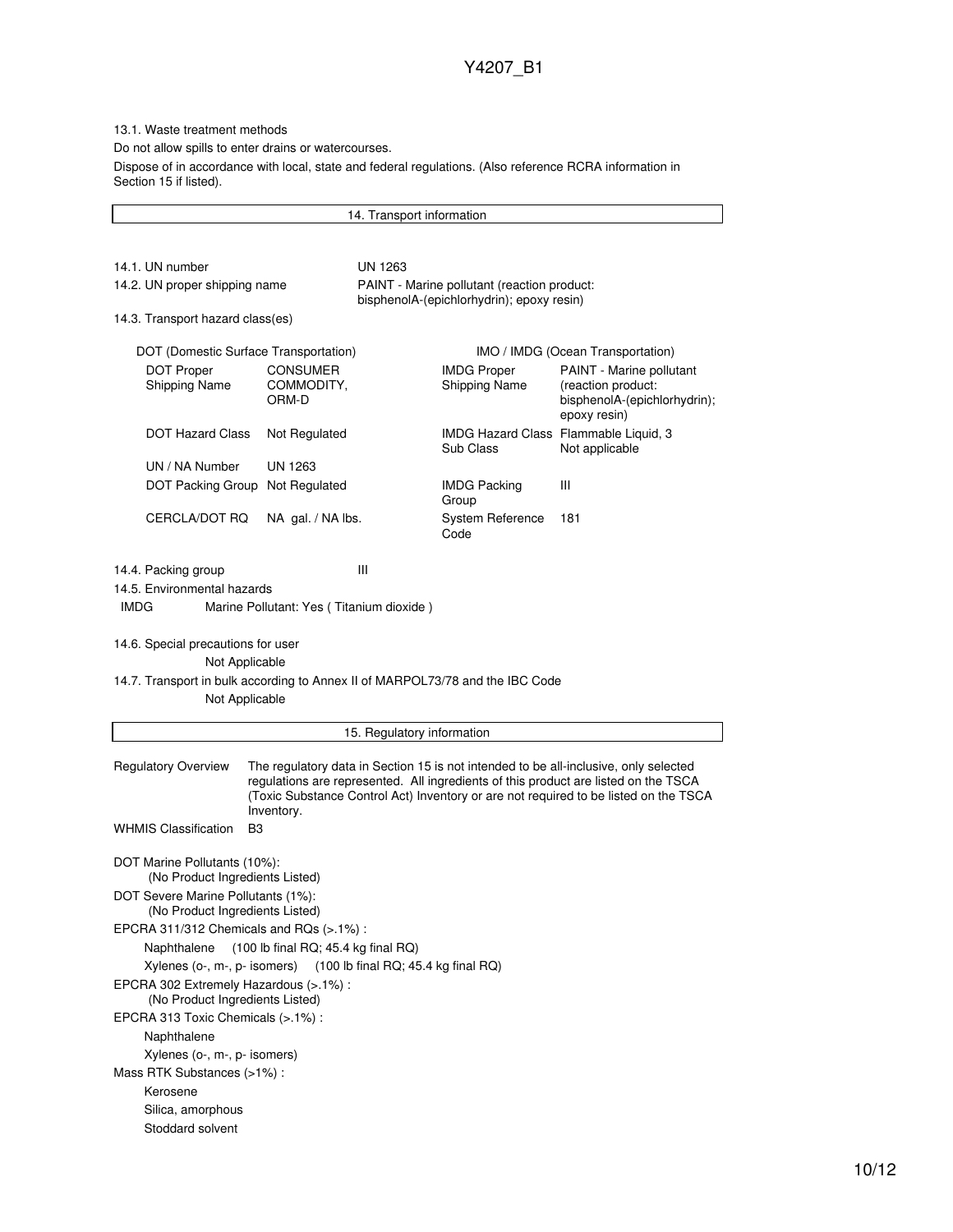Titanium dioxide Penn RTK Substances (>1%) : Kerosene Silica, amorphous Stoddard solvent Titanium dioxide Penn Special Hazardous Substances (>.01%) : (No Product Ingredients Listed) RCRA Status: (No Product Ingredients Listed) N.J. RTK Substances (>1%) : Kerosene Silica, amorphous Solvent naphtha (petroleum), medium aliphatic Stoddard solvent Titanium dioxide N.J. Special Hazardous Substances (>.01%) : Carbon black Benzene, ethyl-Naphthalene Propylene glycol monomethyl ether Solvent naphtha (petroleum), medium aliphatic Xylenes (o-, m-, p- isomers) N.J. Env. Hazardous Substances (>.1%) : Kerosene Naphthalene Xylenes (o-, m-, p- isomers) Proposition 65 - Carcinogens (>0%): Carbon black Benzene, ethyl-Naphthalene Titanium dioxide Proposition 65 - Female Repro Toxins (>0%): (No Product Ingredients Listed) Proposition 65 - Male Repro Toxins (>0%): (No Product Ingredients Listed) Proposition 65 - Developmental Toxins (>0%): (No Product Ingredients Listed)

16. Other information

The information and recommendations contained herein are based upon data believed to be correct. However, no guarantee or warranty of any kind, expressed or implied, is made with respect to the information contained herein. We accept no responsibility and disclaim all liability for any harmful effects which may be caused by exposure to our products. Customers/users of this product must comply with all applicable health and safety laws, regulations, and orders.

The full text of the phrases appearing in section 3 is:

H302 Harmful if swallowed.

H304 May be fatal if swallowed and enters airways.

H312 Harmful in contact with skin.

H317 May cause an allergic skin reaction.

H318 Causes serious eye damage.

H319 Causes serious eye irritation.

H335 May cause respiratory irritation.

H351 Suspected of causing cancer.

H400 Very toxic to aquatic life.